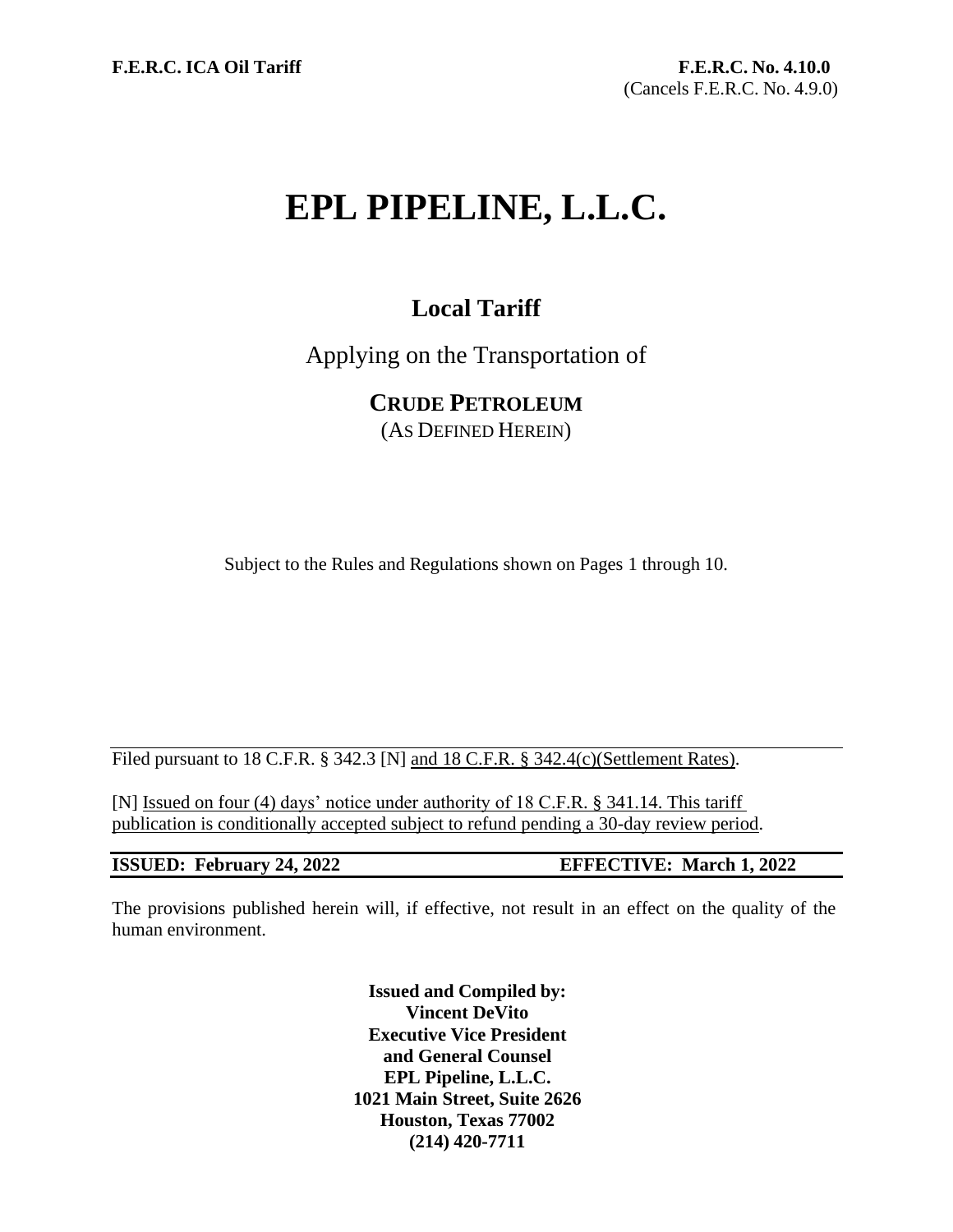#### **TABLE OF CONTENTS**

#### Item No. **Subject** Page No.  $5<sub>1</sub>$  $10<sub>l</sub>$  $15.$ 20. 25. 30. 35. 40. 45. 50. 55. 60. 65. 70. 75. 80. 85.  $90.$  $100<sub>1</sub>$ 105.  $110$  $115.$ 120. 125.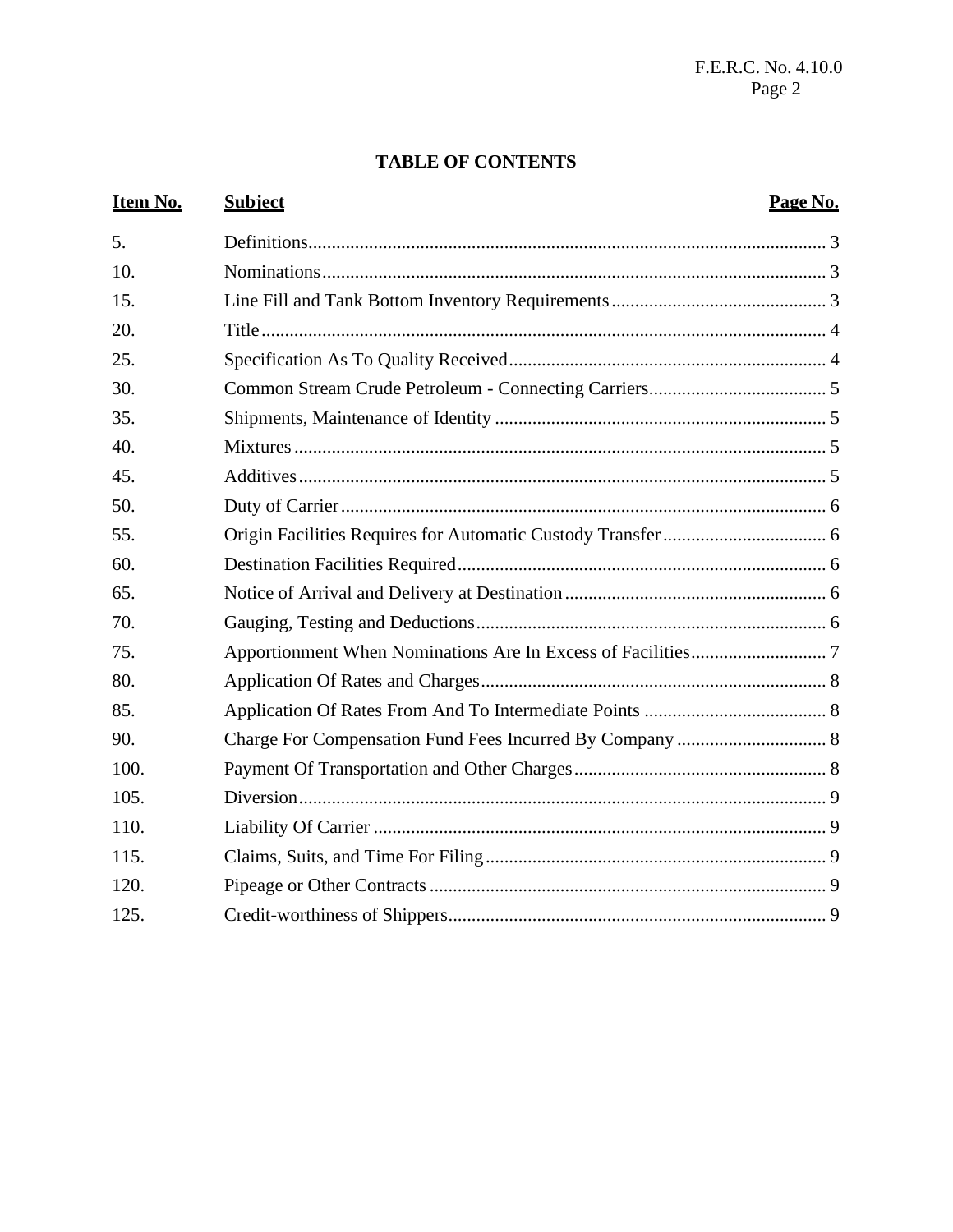#### **5. Definitions**

"Barrel" as herein used means forty-two (42) United States gallons at sixty degrees (60°) Fahrenheit and zero (0) gauge pressure if the vapor pressure of the Crude Petroleum is at or below atmospheric pressure, or at equilibrium pressure if the vapor pressure of the Crude Petroleum is above atmospheric pressure.

"Carrier" as herein used means EPL Pipeline, L.L.C.

"Consignee" - as herein used means the party to whom a Shipper has ordered the delivery of Crude Petroleum.

"Consignor" - as herein used means the party from whom a Shipper has ordered the receipt of Crude Petroleum.

"Crude Petroleum" as herein used means the direct liquid products of oil wells, or a mixture of the direct liquid products of oil wells with the indirect liquid products of oil and gas wells including gasoline and liquefied petroleum gases, as provided in Item 40 (Mixtures).

"Nominate" or "Nomination" as herein used means an offer by a Shipper to the Carrier of a stated quantity of Crude Petroleum for transportation from a specified origin or origins to a specified destination in accordance with these rules.

"Shipper" as herein used means a party who contracts with Carrier for transportation of Crude Petroleum, as defined herein and under the terms of these rules.

#### **10. Nominations**

Crude Petroleum will be accepted for transportation only at such time as Crude Petroleum of the same quality and general characteristics is being transported. Any Shipper desiring to Nominate Crude Petroleum for transportation hereunder, shall on or before the 25th of the month place a notice including the name of the Shipper, destination and Consignee if other than the Shipper, of the quantity of Crude Petroleum to be Nominated during the following month with the Scheduler, EPL Pipeline, L.L.C., 1021 Main Street, Suite 2626, Houston, Texas 77002. Carrier will accept changes to Nominations during the shipping month subject to capacity limitations.

#### **15. Line Fill and Tank Bottom Inventory Requirements**

Prior to delivering Barrels out of Carrier's pipeline system, each Shipper will be required to supply a pro rata share of Crude Petroleum necessary for pipeline and tankage fill to ensure efficient operation of Carrier's pipeline system. Crude Petroleum provided by Shippers for this purpose may be withdrawn only after: (1) shipments have ceased and the Shipper has notified Carrier in writing of its intention to discontinue shipments in Carrier's system, and (2) Shipper balances have been reconciled between Shipper and Carrier. Carrier, at its discretion, may require advance payment of transportation charges on the volumes to be cleared from Carrier's system, and any unpaid accounts receivable, before final delivery will be made.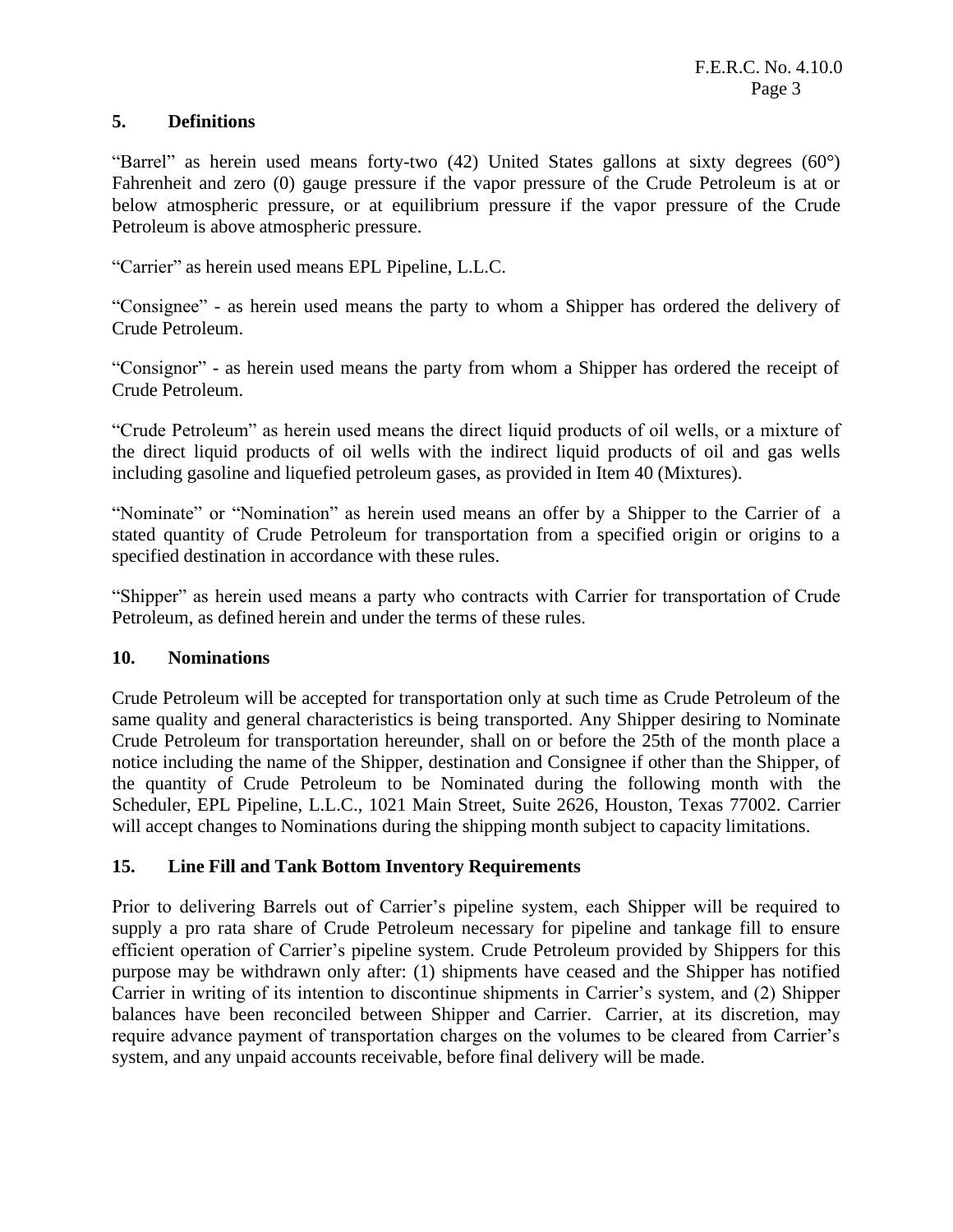Carrier shall have a reasonable period of time from the receipt of said notice to complete administrative and operational requirements incidental to Shipper withdrawal.

#### **20. Title**

The Carrier shall have the right to reject any Crude Petroleum, when Nominated for transportation, which may be involved in litigation, or the title of which may be in dispute, or which may be encumbered by a lien or charge of any kind, and it may require of the Shipper satisfactory evidence of its perfect and unencumbered title or satisfactory indemnity bond to protect Carrier. By Nominating Crude Petroleum, the Shipper warrants and guarantees that the Shipper has good title thereto and agrees to hold Carrier harmless for any and all loss, cost, liability, damage and/or expense resulting from failure of title thereto; provided, that acceptance for transportation shall not be deemed a representation by the Carrier as to title.

#### **25. Specification As To Quality Received**

No Crude Petroleum will be accepted for transportation except merchantable Crude Petroleum which is properly settled and contains not more than one percent (1%) of basic sediment, water, and other impurities, and has a temperature not in excess of one hundred and twenty degrees (120°) Fahrenheit and its gravity, viscosity, pour point, and other characteristics are such that it will be readily susceptible to transportation through the Carrier's existing facilities, and will not materially affect the quality of other shipments or cause disadvantage to other Shippers and/or the Carrier. If Crude Petroleum is accepted from tankage, settled bottoms in such tanks must not be above a point four inches (4") below the bottom of the pipeline connection with the tank from which it enters Carrier's facilities.

Sediment and water limitations of a connecting carrier may be imposed upon Carrier when such limits are less than that of Carrier, in which case the limitations of the connecting carrier will be applied.

Carrier may, from time to time, undertake to transport other or additional grades of Crude Petroleum and if, in the opinion of Carrier, sufficient quantities are Nominated or facilities are not available to justify continued transportation of other or additional grades, Carrier may, after giving reasonable notice to Shippers who may be affected, cease transporting particular grades of Crude Petroleum.

If, upon investigation, Carrier determines that a Shipper has delivered to Carrier's facilities Crude Petroleum that has been contaminated by the existence of and/or excess amounts of impure substances, including but not limited to, chlorinated and/or oxygenated hydrocarbons, arsenic, lead and/or other metals, such Shipper will be excluded from further entry into applicable segments of the pipeline system until such time as quality specifications are met to the satisfaction of Carrier. Further, Carrier reserves the right to dispose of any contaminated Crude Petroleum blocking its pipeline system. Disposal thereof, if necessary, may be made in any reasonable commercial manner, and any liability associated with the contamination or disposal of any Crude Petroleum shall be borne by the Shipper introducing the contaminated Crude Petroleum into Carrier's system.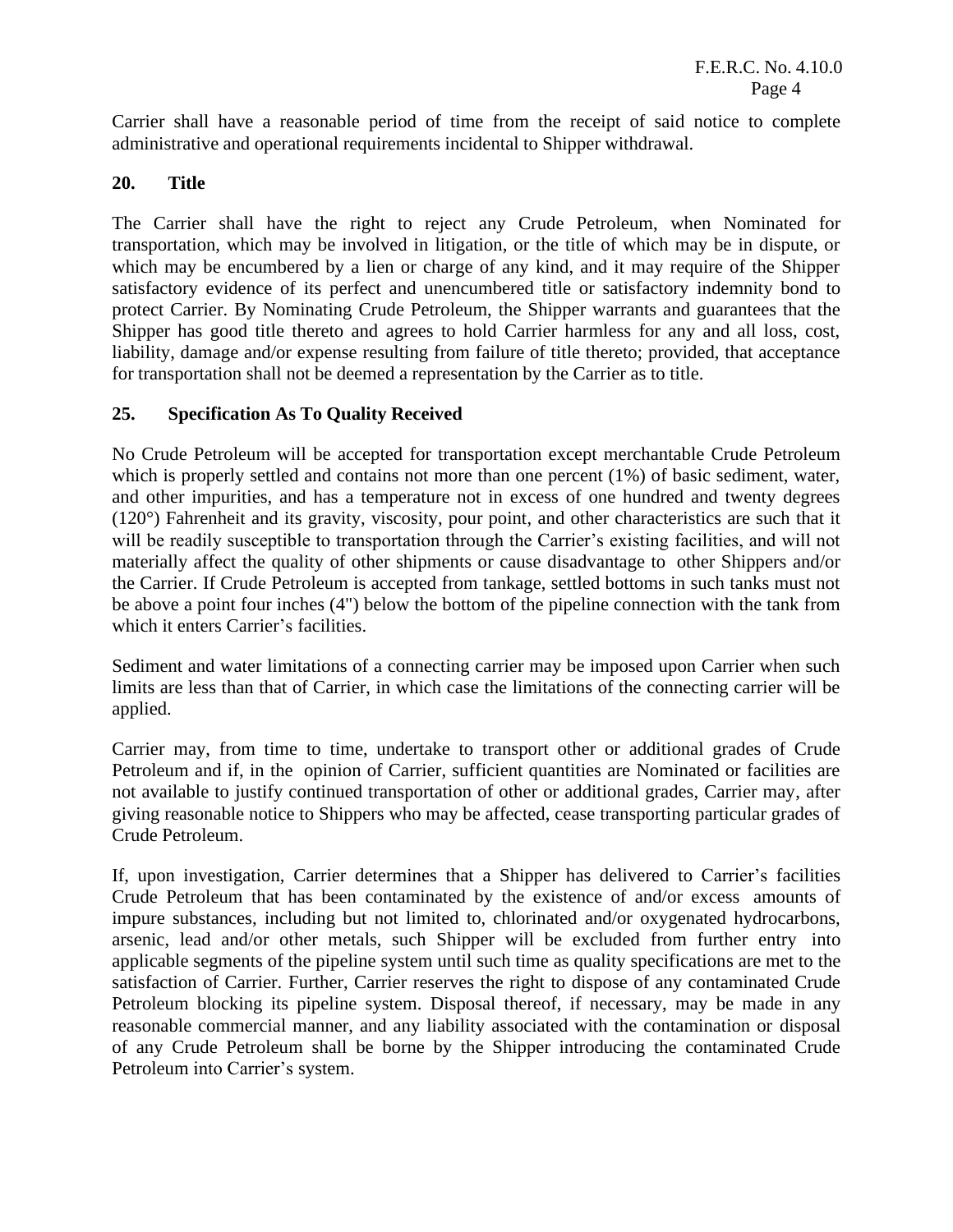#### **30. Common Stream Crude Petroleum - Connecting Carriers**

When both receipts from and deliveries to a connecting pipeline of substantially the same grade of Crude Petroleum are scheduled at the same interconnection, Carrier reserves the right, with the cooperation of the operator of the connecting pipeline, to offset like volumes of such common stream Crude Petroleum in order to avoid the unnecessary use of energy which would be required to physically pump the offsetting volumes. When this right is exercised, Carrier will make the further deliveries for the Shipper involved from Carrier's common stream Crude Petroleum.

#### **35. Shipments, Maintenance of Identity**

Carrier shall not be liable to Shipper for changes in gravity or quality of Shipper's Crude Petroleum which may occur from commingling or intermixing Shipper's Crude Petroleum with other Crude Petroleum in the same common stream while in transit. Carrier is not obligated to deliver to Shipper the identical Crude Petroleum Nominated by Shipper; Carrier will deliver the grade of Crude Petroleum it is regularly transporting as a common stream.

Carrier shall have no responsibility in, or for, any revaluation or settlements which may be deemed appropriate by Shippers and/or Consignees because of mixing or commingling of Crude Petroleum shipments between the receipt and delivery of such shipments by Carrier within the same common stream.

#### **40. Mixtures**

The indirect liquid products of oil and gas wells, including gasoline and liquefied petroleum gases, hereinafter referred to as indirect products, will be accepted and transported as a mixture with the direct liquid products of oil wells, hereinafter referred to as direct products, provided that the vapor pressure of the resulting mixture does not exceed that permitted by Carrier's facilities and operating conditions.

The indirect products portion of the mixture will be accepted for transportation at reception points other than the one at which the direct products portion of the same mixture is received, provided that the Shipper, Consignee, and destination are the same, and that operating conditions and the Carrier's facilities permit the indirect products portion to be mixed with the direct products of the same Shipper or Consignee.

Mixtures will be transported and delivered as Crude Petroleum only. Nothing in this rule is to be construed to waive provisions of Item 35 (Shipments, Maintenance of Identity) of these rules or to require the Carrier to receive, transport, and deliver unmixed indirect products. However, unmixed indirect products may be transported for subsequent mixing with direct products in accordance with this rule where facilities exist and operations permit transporting such indirect products.

#### **45. Additives**

Carrier reserves the right to require, approve or reject the injection of corrosion inhibitors, viscosity or pour point depressants or other such additives in Crude Petroleum to be transported.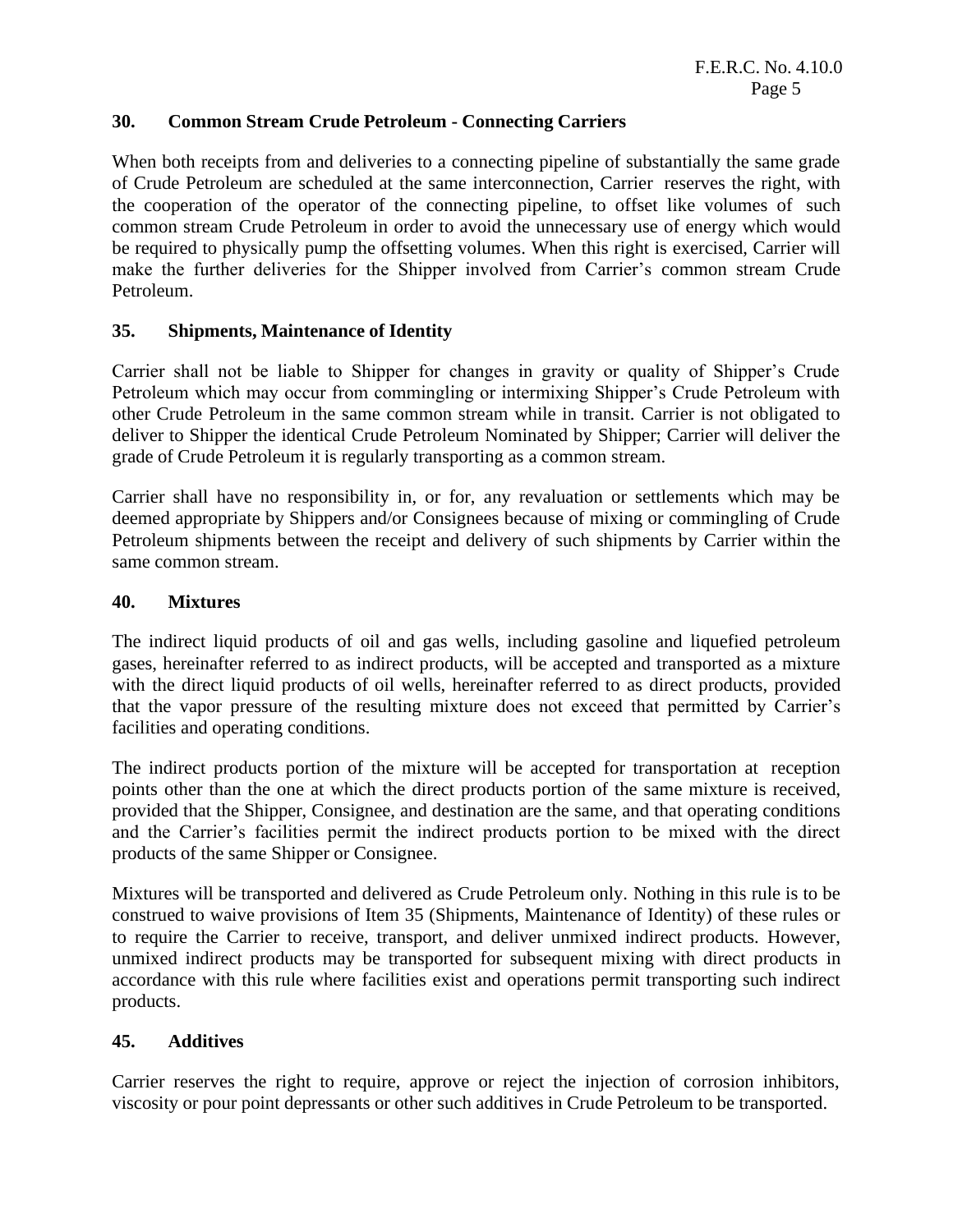#### **50. Duty of Carrier**

Carrier shall not be required to transport Crude Petroleum except with reasonable diligence, considering the quality of the Crude Petroleum, the distance of transportation and other material elements. Carrier can not commit to delivering Crude Petroleum to a particular destination, at a particular time.

#### **55. Origin Facilities Requires for Automatic Custody Transfer**

Where Consignor (or Shipper) elects to deliver Crude Petroleum to the Carrier at point of origin through automatic custody transfer facilities (in lieu of tankage), the Consignor (or Shipper) shall furnish the required automatic measuring and sampling facilities and the design, construction, and calibration of such facilities must be approved by the Carrier and any appropriate regulatory body. In the event automatic custody transfer is made by meters, the Consignor (or Shipper) shall also furnish whatever pumping service is necessary to insure that the Crude Petroleum being delivered to the meter is at a pressure in excess of the bubble point of the liquid.

#### **60. Destination Facilities Required**

The Carrier will accept Crude Petroleum for transportation only when the Shipper or Consignee has made the necessary arrangements for shipment beyond or has provided the necessary facilities for receiving said Crude Petroleum as it arrives at the destination.

#### **65. Notice of Arrival and Delivery at Destination**

The obligation of the Carrier is to deliver the quantity of Crude Petroleum to be transported, less deductions, at the specified destination. Such delivery may be made upon twenty-four (24) hours notice to the Shipper or Consignee who shall accept and receive said Crude Petroleum from the Carrier with all possible dispatch into tanks or receptacles arranged for or provided by the Shipper or Consignee.

If the Shipper, or Consignee, is unable or refuses to receive said Crude Petroleum as it arrives at the specified destination, the Carrier reserves the right to make whatever arrangements for disposition of the Crude Petroleum it deems appropriate in order to clear its pipeline. Any additional expenses incurred by the Carrier in making such arrangements shall be borne by the Shipper or Consignee.

#### **70. Gauging, Testing and Deductions**

All shipments Nominated to Carrier for transportation shall be tested, gauged or metered by a representative of Carrier prior to, or at the time of receipt from the Shipper and delivery to Consignee, but the Shipper or Consignee shall at all times have the privilege of being present or represented during the testing, gauging or metering.

(a) Quantities for receiving and delivering will be Net Standard Volume. Quantities may be computed from tank tables compiled or accepted by the Carrier.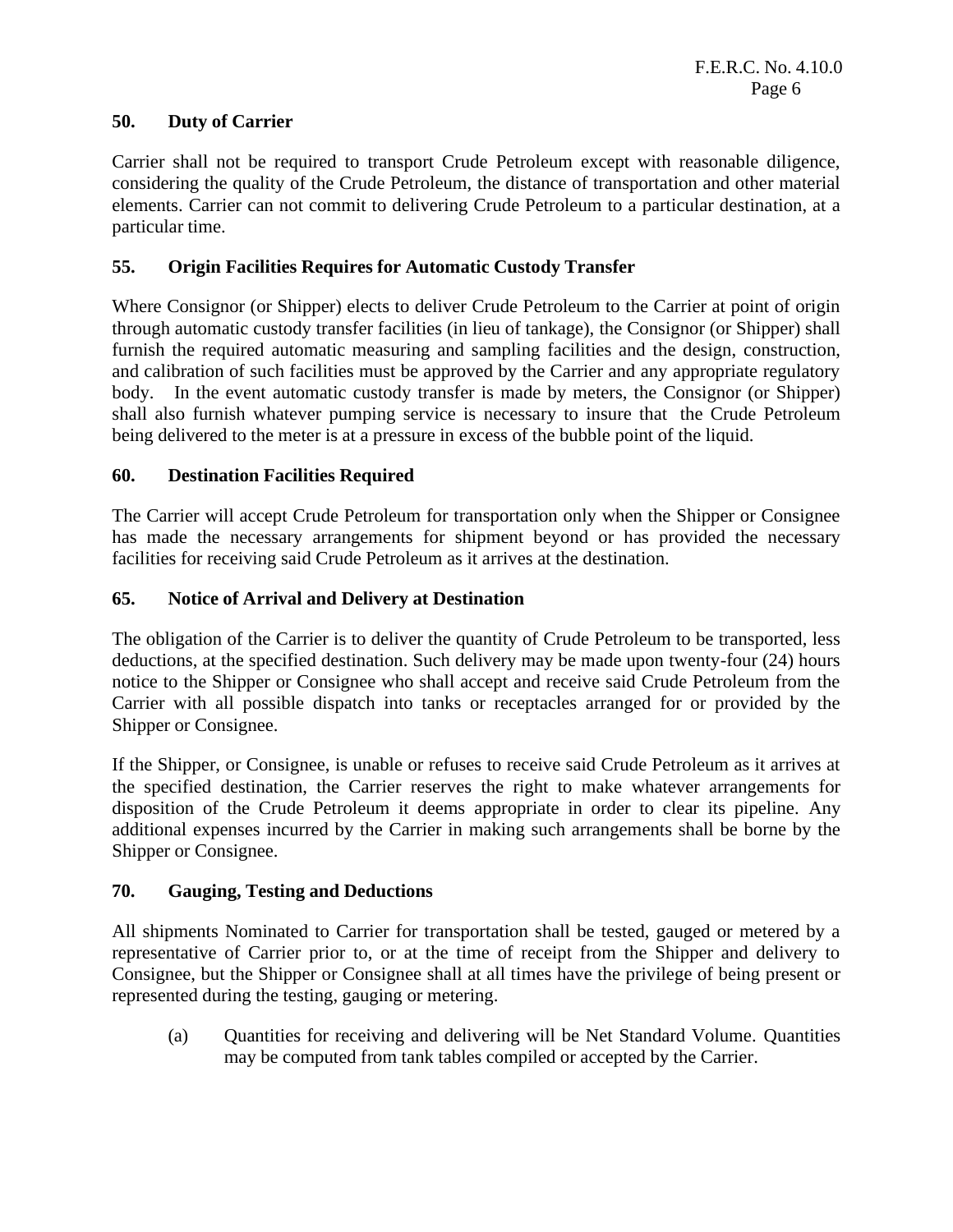- (b) The volume of impurities in Crude Petroleum received and delivered by Carrier will be measured by centrifugal test, or by such other tests as may be agreed upon by the Shipper and Carrier. The volume of impurities will be deducted from the volume of such receipts and deliveries.
- (c) In addition to deductions for losses as provided for in the Liability of Parties section of this tariff, Crude Petroleum quantities received for transportation may be adjusted to allow for inherent losses including but not limited to shrinkage, evaporation, interface losses and normal "over and short" losses. Carrier's loss adjustment will be made monthly on the basis of total quantities transported and shall be based on the prior three calendar years' actual historical loss experience, adjusted to actuals at the end of the year.
- (d) In addition, whenever the product of oil or gas wells with a gravity that equals or exceeds fifty-five degrees (55°) A.P.I. is permitted to be commingled with other Crude Petroleum in transit, Carrier shall deduct at the point of origin a percentage of the volume of such Crude Petroleum in accordance with the following table:

| Degrees A.P.I. Gravity | <b>Percentage Deduction</b> |  |
|------------------------|-----------------------------|--|
| Less than 55           | None                        |  |
| 55 to 74.9             |                             |  |
| 75 to 99.9             |                             |  |
| 100 and above          | $\sim$                      |  |

The net balance after all deductions will be the quantity Carrier is obligated to deliver to the Consignee.

#### **75. Apportionment When Nominations Are In Excess of Facilities**

When there shall be Nominated to Carrier, for transportation, more Crude Petroleum than can be immediately transported, on a line segment, the transportation furnished by Carrier shall be apportioned among Shippers on an equitable basis. Line segments will be prorated separately if necessary. Space in each segment will be allocated among "Regular Shippers" and any "New Shippers" as follows:

- 1. The capacity of the line segment being prorated shall be divided by the total of all volumes Nominated by Regular Shippers and New Shippers. The resultant fraction will be the "proration factor".
- 2. Each New Shipper shall be allocated space equal to its Nominated volumes multiplied by the proration factor.
- 3. The remaining capacity shall be allocated among Regular Shippers in proportion to their base period shipments.

The "base period" is a period of 12 months beginning 13 months prior to the month of allocation and excluding the month proceeding the month of allocation. A "Regular Shipper" is any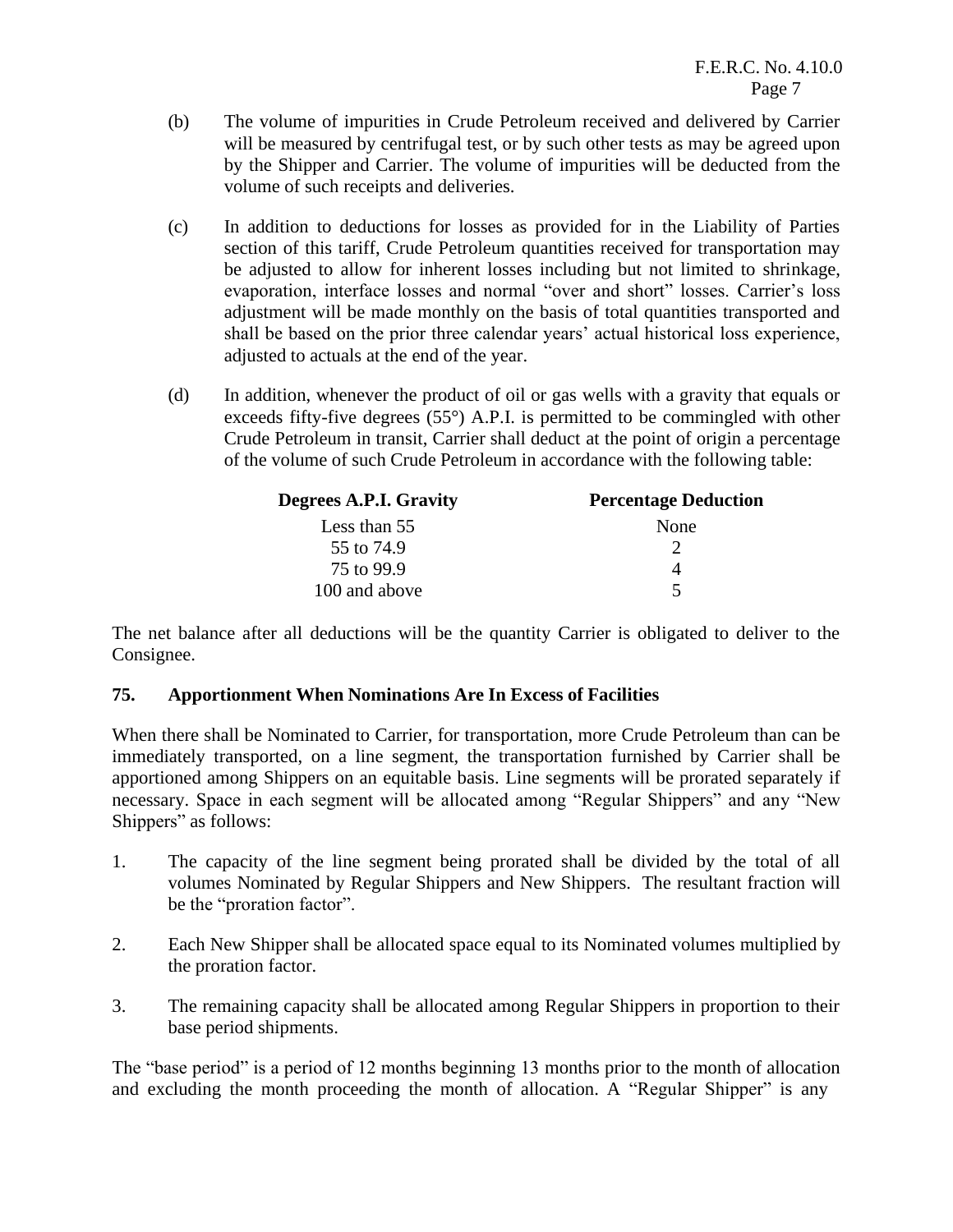Shipper having a record of movements, in the line segment being prorated, during the base period. A "New Shipper" is a Shipper who does not qualify as a Regular Shipper under the above definition.

#### **80. Application Of Rates and Charges**

Crude Petroleum accepted for transportation shall be subject to the rates and charges in effect on the date of receipt of such Crude Petroleum by the Carrier. Trunk line transportation and all other lawful charges will be collected on the basis of the gross standard quantities of Crude Petroleum received.

#### **85. Application Of Rates From And To Intermediate Points**

For Crude Petroleum accepted for transportation from any point on Carrier's lines not named in a particular tariff, which is intermediate to a point from which rates are published in said tariff, through such unnamed point, the rate published from the next more distant point specified in such tariff will apply. For Crude Petroleum accepted for transportation to any point not named in a particular tariff which is intermediate to a point to which rates are published in said tariffs, through such unnamed point, the rate published therein to the next more distant point specified in the tariff will apply.

#### **90. Charge For Compensation Fund Fees Incurred By Company**

In addition to all other charges accruing on Crude Petroleum accepted for transportation through Carrier's facilities, a per Barrel charge will be assessed and collected in the amount of any tax, fee, or other charge levied against Carrier by any Federal, State or local agency for the purpose of creating a fund for the reimbursement of parties who sustain costs or losses resulting from oil pipeline industry operations.

#### **100. Payment Of Transportation and Other Charges**

Shipper shall be responsible for payment of transportation and all other charges applicable to the shipment, and at the discretion of Carrier, may be required to prepay such charges or furnish guaranty of payment satisfactory to Carrier. Carrier shall have a lien on all Crude Petroleum accepted for transportation to cover payment of all charges, including demurrage and late charges and may refuse to make delivery of the Crude Petroleum until all charges have been paid. If said charges, or any part thereof, shall remain unpaid for five days after notice of readiness to deliver, the Carrier may sell the Crude Petroleum at public auction. Carrier shall have a lien on Crude Petroleum when there shall be failure to take the Crude Petroleum at the point of destination as provided in Item No. 65 (Notice of Arrival and Delivery at Destination). Carrier shall have the right to sell said Crude Petroleum at public auction, for cash. The auction will be held between the hours of ten o'clock a.m. and four o'clock p.m. on any day not a weekend or legal holiday, and not less than twenty-four hours after the Shipper has been officially notified of the time and place of such sale and the quantity, general description, and location of the Crude Petroleum to be sold. Carrier may be a bidder and purchaser at such sale. Out of the proceeds of said sale, Carrier shall pay itself for all transportation, demurrage, and other lawful charges, expenses of notice, advertisement, sale and other necessary expenses, and expenses of caring for and maintaining the Crude Petroleum, and the balance shall be held for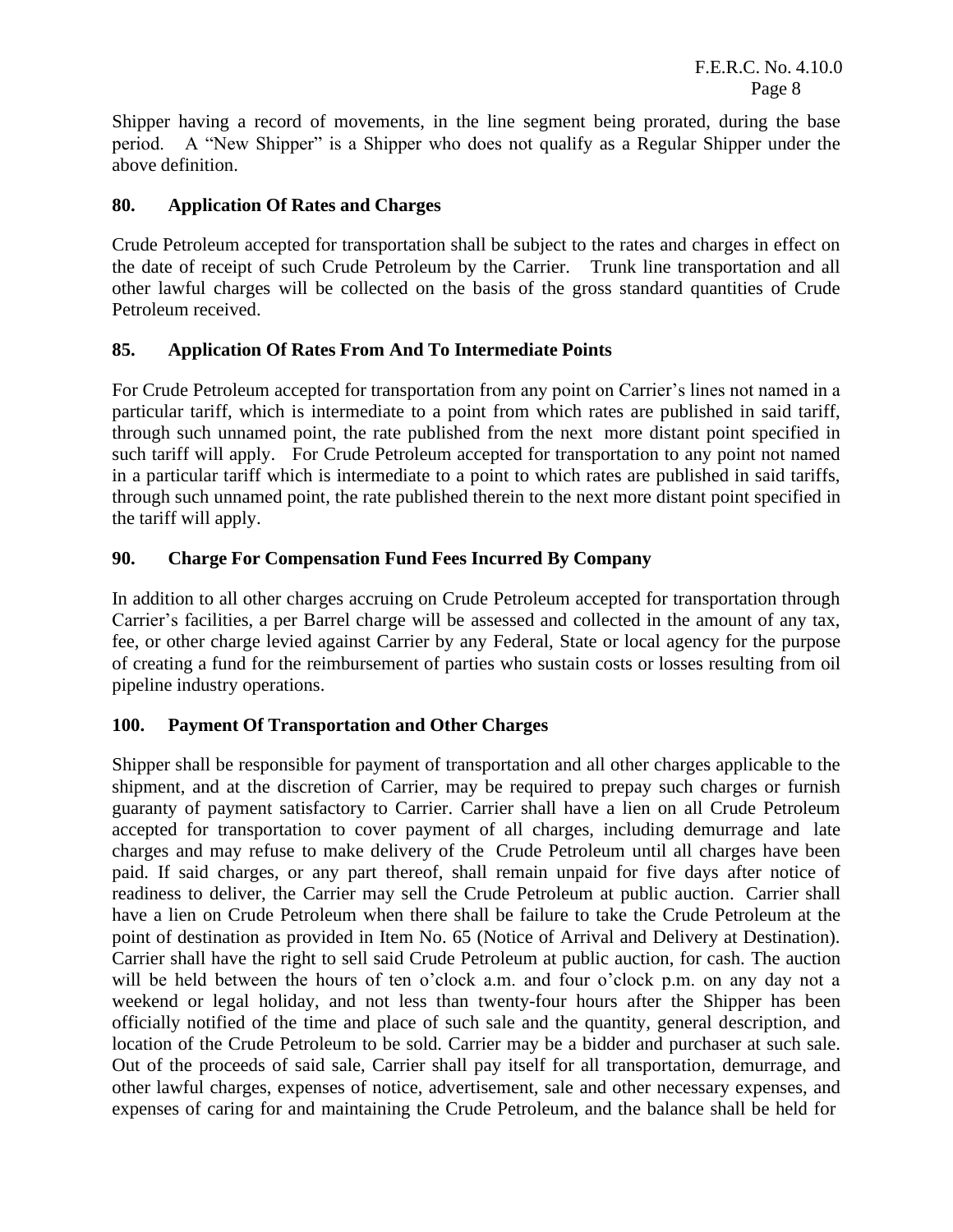whomsoever may be lawfully entitled thereto after the auction. If the proceeds of said sale do not cover all expenses incurred by Carrier, the Shipper and/or Consignee are liable to Carrier for any deficiency.

#### **105. Diversion**

Subject to Item 10 (Nominations) change in destination or routing will be permitted without additional charge, on written request from the Shipper, provided an applicable tariff is in effect for any requested destination or routing, and provided that no back-haul is required.

### **110. Liability Of Carrier**

The Carrier while in possession of any of the Crude Petroleum herein described shall not be liable for any loss thereof, damage thereto, or delay, except to the extent that liability therefore is imposed on the Carrier by law. In case of loss of Crude Petroleum for which Carrier is not responsible, the Shipper shall bear the loss. Where such loss occurs in a tank containing Crude Petroleum which is the property of more than one Shipper, or in a line containing a segregated batch of Crude Petroleum which is the property of more than one Shipper, each Shipper shall bear the loss in such proportion as its volume in said tank or batch bears to the total volume in said tank or batch.

### **115. Claims, Suits, and Time For Filing**

As a condition precedent to recovery for loss, damage, or delay to shipments, claims must be filed in writing with the Carrier within six (6) months after delivery of the Crude Petroleum, or, in case of failure to make delivery, then within six (6) months after a reasonable time for delivery has elapsed; and suits arising out of such claims shall be instituted against the Carrier only within two (2) years from the time when the Carrier delivers, or arranges delivery of, the Crude Petroleum or, in case of failure to make or arrange delivery, then within two (2) years after a reasonable time for delivery has elapsed. Any such loss or damage shall be determined solely on the basis of volumetric loss and not on the monetary value of the Crude Petroleum. Where claims are not filed or suits are not instituted thereon in accordance with the foregoing provisions, Carrier will not be liable and such claims will not be paid.

#### **120. Pipeage or Other Contracts**

Separate pipeage and other contracts may be required of a Shipper, in accordance with the applicable tariff and these rules, before any duty of transportation by the Carrier shall arise.

## **125. Credit-worthiness of Shippers**

All prospective Shippers must submit financial information to establish credit-worthiness. If a prospective Shipper is not credit-worthy or if Shipper's credit deteriorates, Carrier will require prepayment of tariff related charges and/or a letter of credit from an appropriate financial institution in acceptable form to Carrier.